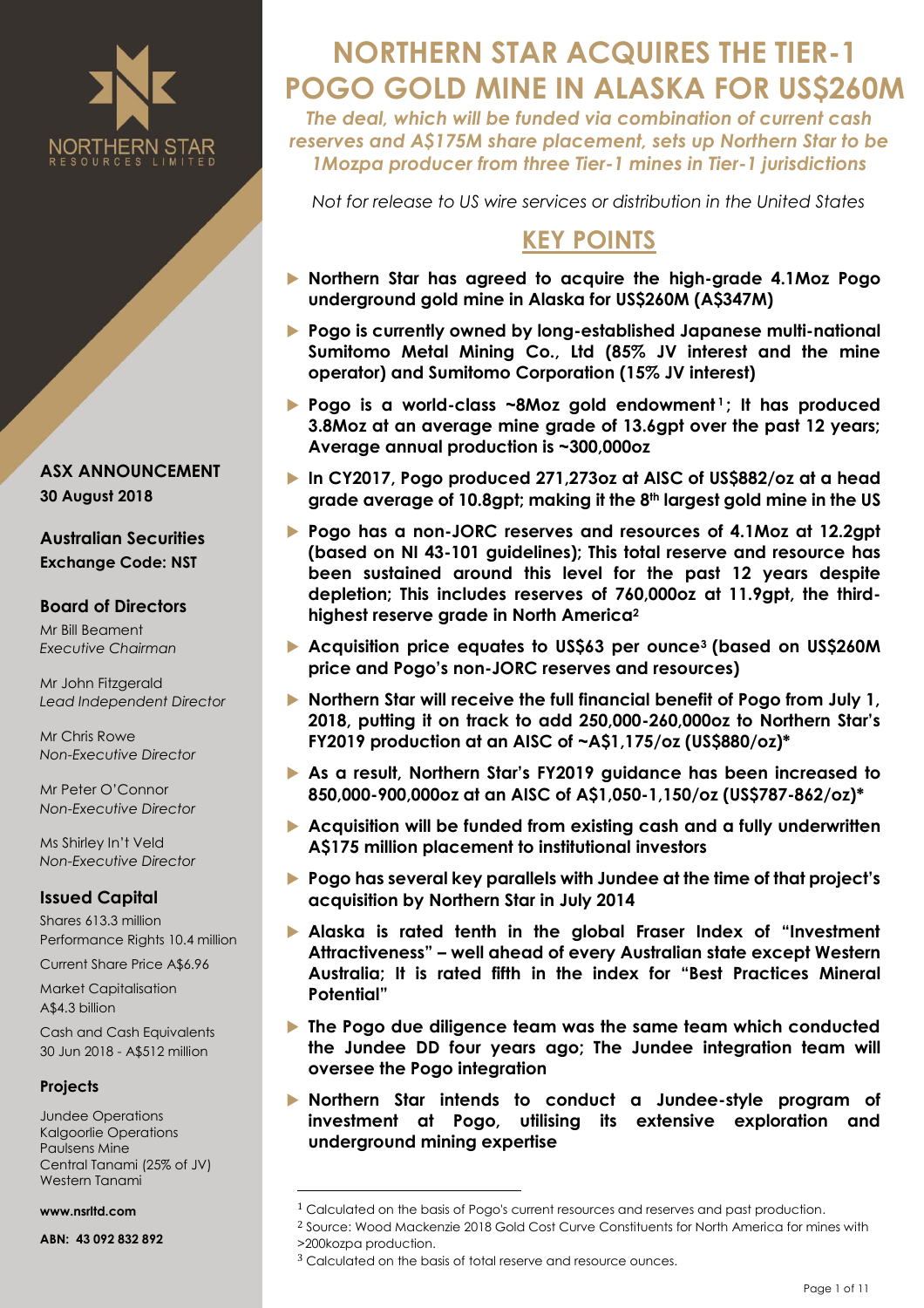

- **As part of this strategy, Northern Star will immediately start re-modelling Pogo to convert the resources and reserves to JORC-compliant status**
- **"Pogo presents Northern Star with the same opportunity we encountered at Jundee four years ago. By investing in exploration and development, we are confident we can grow the resource, production and mine life for the benefit of the mine's employees, contractors, the local community and our Shareholders." – Northern Star Executive Chairman Bill Beament**
- **Northern Star will be hosting a conference call today at 9:00am AWST (11:00am AEST). The call can be accessed at <http://webcasting.brrmedia.com/broadcast/5b84c2b032350f0dbf7daf4b>**

Northern Star Resources (ASX: NST) is pleased to announce that it has agreed to acquire the highgrade Pogo gold project in Alaska from Sumitomo Metal Mining Co., Ltd (85% interest and the mine operator) and Sumitomo Corporation (15% interest)<sup>4</sup> for US\$260 million (A\$347 million).<sup>5</sup>

Northern Star seized what it believes is an outstanding opportunity because Pogo meets all its key criteria, which centres on maximising financial returns by owning and investing in Tier-1 projects in Tier-1 jurisdictions.

Northern Star Executive Chairman Bill Beament said Pogo is a world-class project with an 8Moz gold endowment <sup>6</sup> , producing 3.8Moz at 13.6gpt over the past 12 years at an average rate of ~300,000ozpa.

Mr Beament said the acquisition opportunity was made particularly compelling by its location in Alaska, a Tier-1 jurisdiction which was independently rated in the Fraser Institute Annual Survey of Mining Companies 2017 as a Top-Ten destination in the world for "Investment Attractiveness and Top-Five for Best Practices Mineral Potential".

Pogo is in the Tintina Mineral Belt, the metal province is a 200km wide, 1,200km long arc stretching across much of interior Alaska through to the south-eastern Yukon. The region is host to mostly gold deposits, where over 50Moz of gold resources have been defined in the last 20 years, but also hosts copper, lead, zinc, silver and tungsten.

The Tintina Mineral Belt was the focus of the 1890's Klondike gold rush and has experienced a resurgence of activity since the late 1990's, stemming from major discoveries such as 45Moz Donlin Creek, 12Moz Fort Knox and 18Moz Casino deposits. Also, major miners including Barrick, Teck, South 32 and Newmont are extremely active in the region.

Mr Beament said the terms of the acquisition and the potential to grow Pogo's resources and reserves, mine life, production and cashflow made it an exceptional deal.

"All the metrics of this acquisition are enviable," he said. "The price, at US\$63 per ounce, creates an opportunity to generate substantial value.

"We will also invest in growing the resources and reserves, as we have done at our Tier-1 projects in Western Australia, with a particular focus on upgrading it to JORC-2012 status.

Mr Beament said the Pogo acquisition had numerous parallels with Northern Star's acquisition of Jundee in 2014.

 $\overline{\phantom{a}}$ 

<sup>4</sup> The vendors pursuant to the sale agreement are wholly-owned subsidiaries of Sumitomo Metal Mining Co., Ltd and Sumitomo Corporation. Refer to page 6 for further details.

<sup>5</sup> Purchase price of A\$347 million calculated using an AUD:USD exchange rate of 0.75

<sup>6</sup> Calculated on the basis of Pogo's current resources and reserves and past production.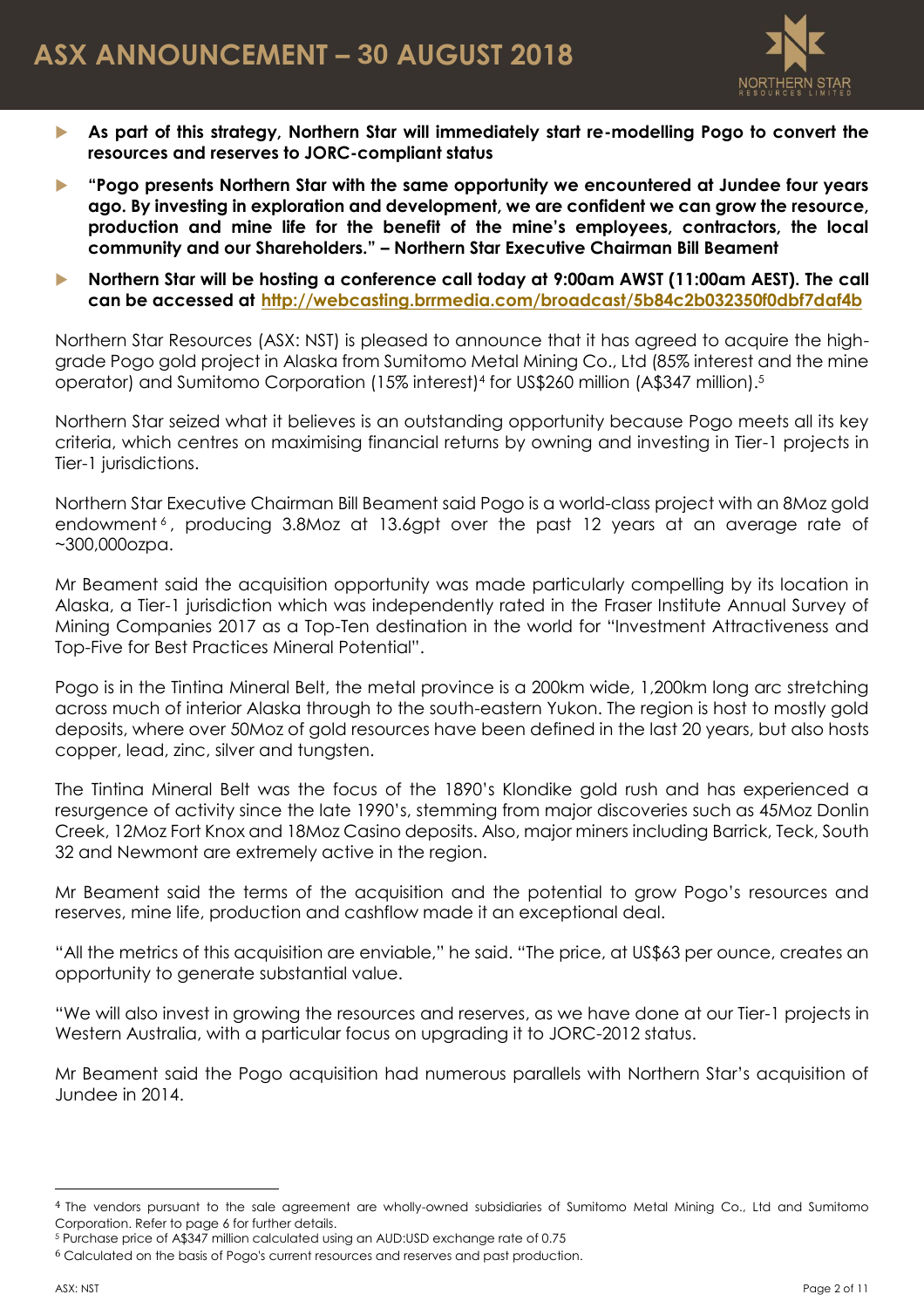

"We require any acquisition to meet all our criteria, without exception," Mr Beament said. "Pogo is a Tier-1 project in a Tier-1 jurisdiction with a long track record of producing ~300,000oz a year.

"Globally, there are only 17 mines that produce more than 300,000oz a year in the Tier-1 jurisdictions of Australia, US and Canada.

"Pogo, along with our Jundee and Kalgoorlie operations, gives Northern Star the potential to have three mines in that exclusive club in the coming years.

"Pogo is also an absolutely perfect project for Northern Star to apply its highly-successful recipe of investment in extensive exploration and development, which in turn drives increases in resources and reserves, mine life, production and free cashflow."

Mr Beament said the team which worked on Northern Star's integration of Jundee would be put in place at Pogo.

"We are confident that the combination of Pogo's skilled workforce, our highly experienced exploration and underground mining team and the investment we will inject will unlock significant value at Pogo as it has done at our Jundee and Kalgoorlie operations," he said.

Northern Star intends to raise approximately A\$175 million through a fully underwritten placement to certain eligible institutional investors to partly fund the Pogo acquisition (the "Placement"). The balance of the purchase price will be funded by the Company's existing cash reserves which stood at A\$443 million at June 30, 2018.

Mr Beament said Sumitomo was handing over Pogo in outstanding condition.

"The Sumitomo team has done a superb job in developing and operating this exceptional asset," he said.

"Their track record in replacing the ounces they mined and their consistent production results without compromising social licence, over their 12 years' custodianship of the mine, is testimony to their skills, strong culture and diligence."

## **Pogo Overview**

The Pogo Gold Mine is located 145km south-east of the city of Fairbanks in the US state of Alaska. Underground production began in 2006 and ore is processed through a 1mtpa capacity plant.

Under this change of control transaction, all Pogo employees and contractors become Northern Star employees and contractors.

In calendar year 2017, Pogo produced 271,273oz at an AISC of ~US\$882/oz from an average head grade of 10.8gpt.

As at 31 December 2017, Pogo had resources (Non-JORC and exclusive of reserves) of 3.34Moz at 12.3gpt and reserves of 760,000oz at 11.9gpt.

## **Acquisition Funding:**

The US\$260 million (A\$347 million) cash consideration will be funded through a combination of:

- existing cash reserves of A\$443 million (as at 30 June 2018), which are expected to stand at ~A\$263 million on a proforma basis, assuming completion of the Pogo acquisition had occurred at that point in time; and
- a fully underwritten Placement to certain eligible institutional investors, to raise approximately A\$175 million.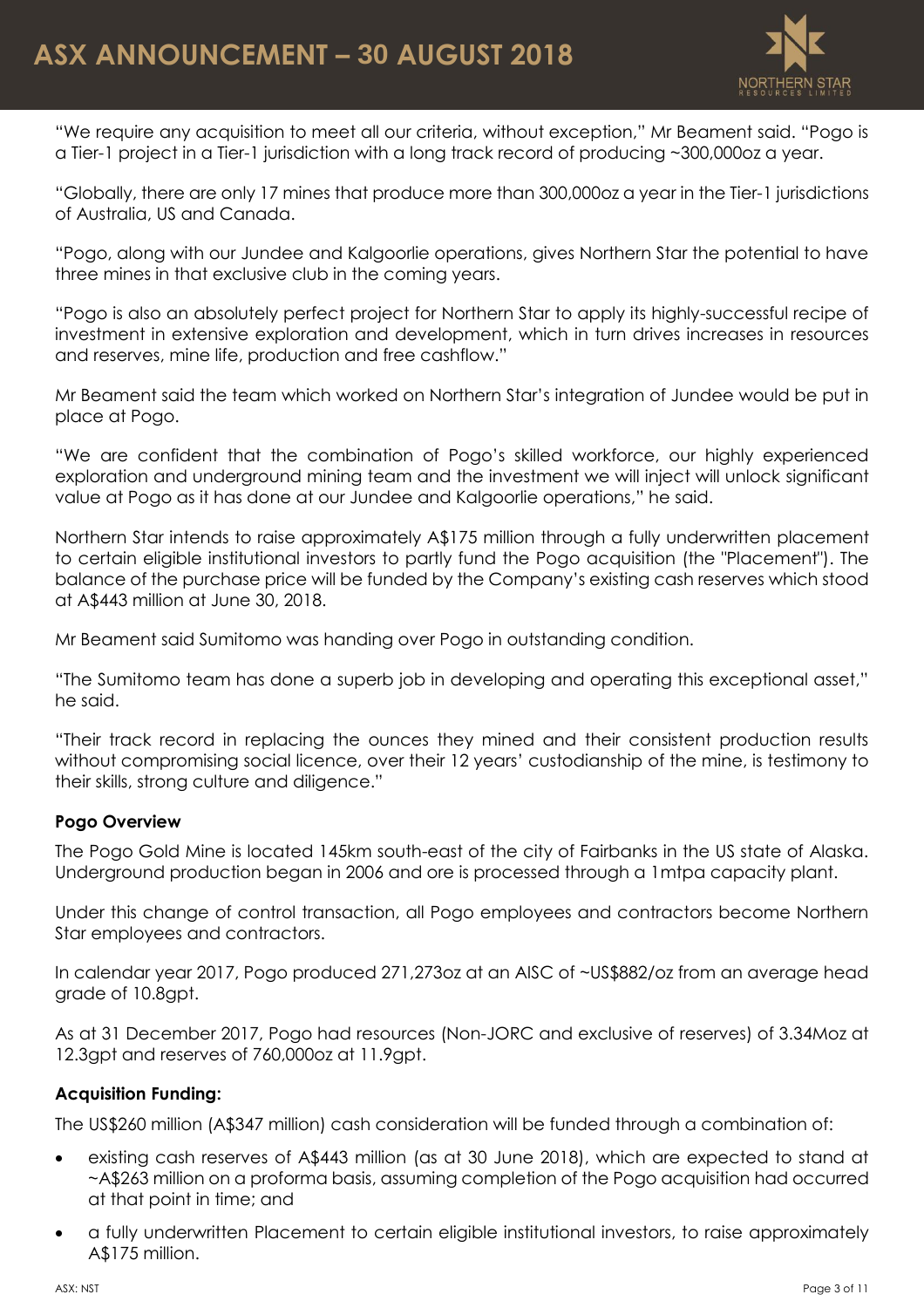

# **Placement Details:**

The Pogo acquisition will be partly funded via a fully underwritten Placement of new fully paid ordinary Northern Star shares ("New Shares") to certain eligible institutional investors to raise approximately A\$175 million at an issue price of A\$6.70 per share.

The issue price represents:

- a 3.74% discount to the closing price of Northern Star shares of A\$6.96 on Wednesday, 29 August 2018, being the last trading day prior to announcement of the Placement; and
- a 3.5% discount to the A\$6.94 5-day VWAP of Northern Star's shares for the period ending on Wednesday, 29 August 2018.

Funds and accounts under management by BlackRock Investment Management (UK) Limited currently have a substantial holding in Northern Star and intends to subscribe for New Shares in the Placement at the issue price.

The Placement is within Northern Star's existing capacity under ASX Listing Rule 7.1 and accordingly no shareholder approval is required in connection with the equity raising. It is expected that Northern Star's trading halt will be lifted upon announcement of the completion of the Placement, which is expected to occur on Monday, 3 September 2018. Settlement of the Placement is expected to occur on Wednesday, 5 September 2018, with the New Shares to be allotted and commence trading on ASX on Thursday, 6 September 2018. Pursuant to the Placement, 26,119,402 New Shares will be issued. The New Shares will rank pari passu with Northern Star's existing shares with effect from their issue. The New Shares will be eligible to participate in the FY2018 full year dividend of 5¢ per share announced by Northern Star on 23 August 2018.

Important information regarding the Placement, including the offer restrictions applicable to the Placement, are outlined in the accompanying investor presentation.

## **Timetable and Next Steps:**

Completion of the acquisition is subject to minimal closing conditions with the acquisition expected to close in October 2018. For a summary of the key terms of the acquisition, please see page [6.](#page-5-0)

Upon closing, Northern Star's priorities at the Pogo mine will be:

- 1. Maintain continuity of operations with existing staff and contractors complemented by Northern Star integration team. Leverage off the existing strong operational performance to generate strong operating cashflow.
- 2. Invest in targeted intensive drilling programs to extend mine life through resource growth and reserve conversion with a focus on completing JORC-2012 Mineral Resources and Ore Reserves by August 2019.
- 3. Develop opportunities to increase productivities and efficiencies including unit cost improvement to strengthen margins and cashflow generation. Share knowledge between Alaskan and Australian operations to enhance group performance.

## **Advisers**

BMO Capital Markets is acting as financial adviser to Northern Star with respect to the acquisition, with Fasken Martineau DuMoulin LLP and Stoel Rives LLP acting as Northern Star's legal counsel on the acquisition.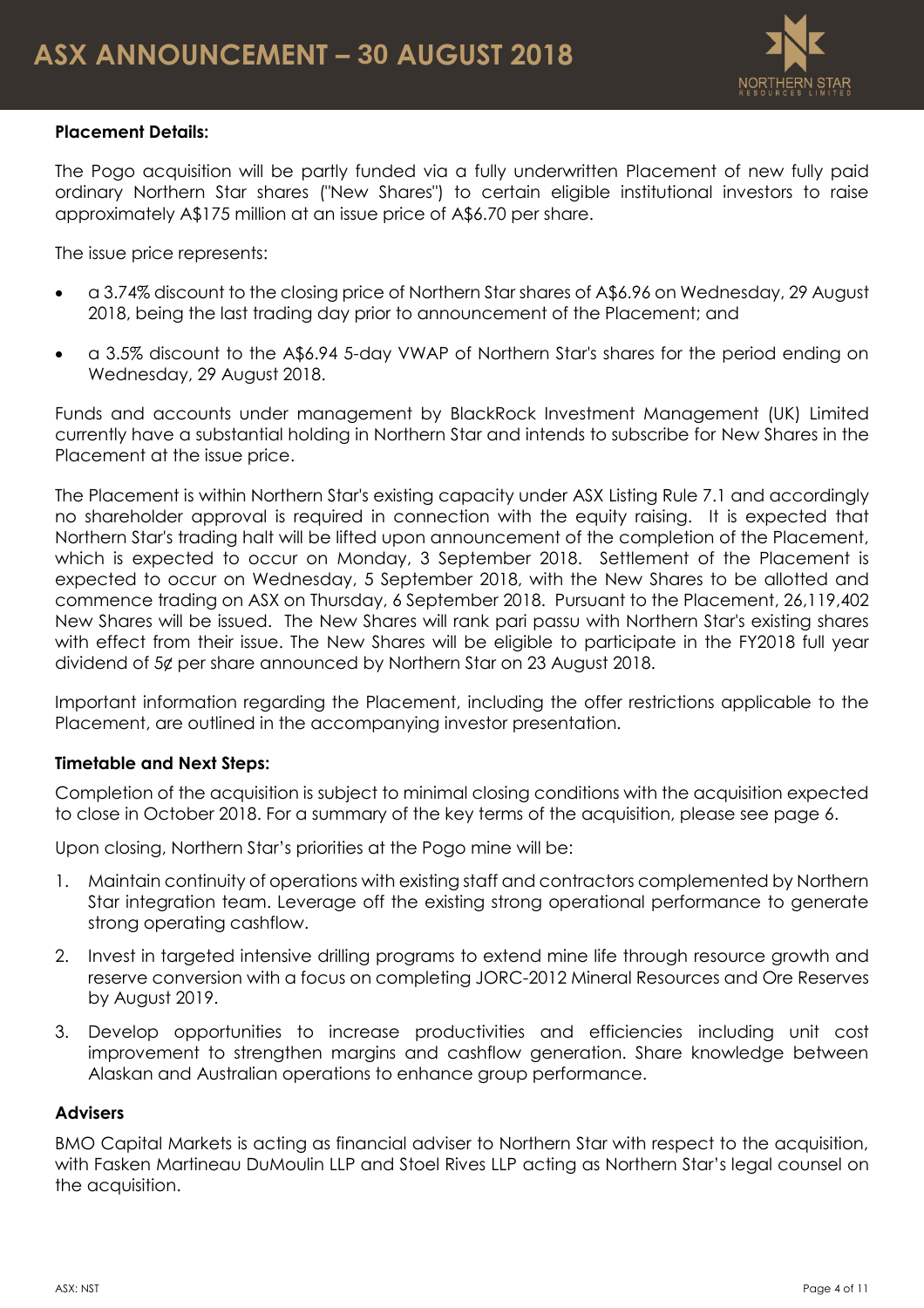

Ashurst is acting as Northern Star's Australian legal counsel in respect of the Placement. Macquarie Capital (Australia) Limited is acting as sole lead manager, bookrunner and underwriter to the Placement.

RCI Capital Group acted as financial adviser and DLA Piper (Canada) LLP acted as legal adviser to Sumitomo Metal Mining Co., Ltd. in the sale of Pogo.

#### **Important Information:**

Please ensure that you read the important information below regarding Northern Star, the Pogo mine and the acquisition.

Yours faithfully

Bill Beament

**BILL BEAMENT Executive Chairman Northern Star Resources Limited**

#### **Investor Enquiries:**

Luke Gleeson, Investor Relations Northern Star Resources Limited T: +61 8 6188 2103 E: lgleeson@nsrltd.com

*\*All currency conversions have been converted at a currency of AUD/USD conversion rate of \$0.75.*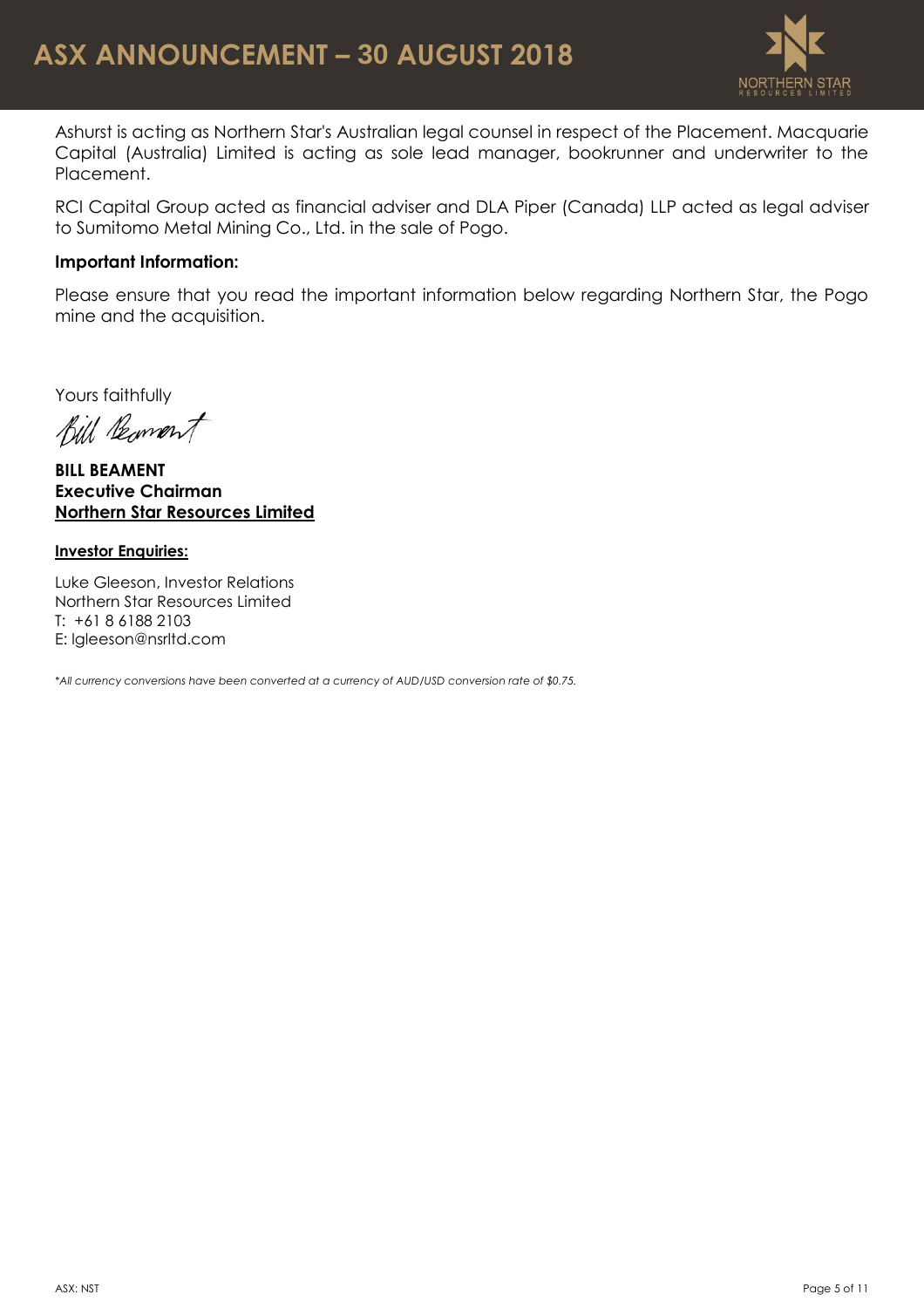

# **IMPORTANT INFORMATION**

# <span id="page-5-0"></span>**Summary of key terms of the acquisition**

- Sumitomo Metal Mining America Inc., and SC Minerals America Inc (**Sellers**) have agreed to sell all the shares on issue in Sumitomo Metal Mining Pogo LLC, (an Alaskan limited liability company) (**SMM Pogo**) and SC Pogo, LLC (an Alaskan limited liability company), (**SC Pogo**) respectively;
- The purchaser is Golden Opportunity Ventures I LLC (a Delaware limited liability company) (**Purchaser**), a wholly owned subsidiary of Northern Star Resources Limited (Purchaser will be re-named **Northern Star (Alaska) LLC** at closing);
- SMM Pogo holds an 85% interest and SC Pogo holds a 15% interest in the unincorporated Pogo joint venture (**Joint Venture**); the Joint Venture will dissolve at closing;
- SMM Pogo is the operator of the Pogo mine for the Joint Venture;
- Purchase Agreement was executed after close of market on 29 August 2018;
- Purchase price is US\$260M;
- Financial benefits relating to SMM Pogo, SC Pogo and the Joint Venture transfer to the Purchaser on and from 1 July 2018 (provided closing occurs); title to and risk in the shares in SMM Pogo and SC Pogo and the Joint Venture assets passes to the Purchaser at closing;
- Conditions to be satisfied before closing can occur:
	- Filing by the Sellers and the Purchaser required under the Hart Scott Rodino Antitrust Improvements Act of 1976 (**HSR Act**), and the termination or expiration of the waiting period associated with such filing, and
	- Purchaser to agree with the Alaska Department of Natural Resources the draft form of replacement sureties, letters of credit and reclamation bonds (US\$72M), securing the Purchaser's performance of Pogo environmental obligations;
- Closing expected in October 2018, to be agreed by the Seller and the Purchaser subject to satisfaction of the conditions of closing;
- Usual and appropriate representations and warranties are given by the Sellers to the Purchaser in relation to SMM Pogo, SC Pogo and the assets and liabilities of the Joint Venture, including a tax indemnity, and provisions whereby all accrued statutory entitlements of employees at the Pogo mine will continue to be observed by the employing entity SMM Pogo, and Northern Star, and all past and future environmental obligations associated with operation of the Pogo mine continue to be observed by SMM Pogo and SC Pogo, and by Northern Star;
- Customary protocols apply in relation to decisions made by the Sellers in relation to the operation of the Pogo mine prior to closing;
- Purchaser has access rights to the Pogo operations and personnel with immediate effect, and a three month transitional services arrangement at cost will apply from closing, in order to facilitate a smooth transition from closing;
- Deposit of \$26M is payable on the execution date, refundable if the HSR Act condition is not satisfied, or if the Sellers fail to complete, or if a Material Adverse Effect to the Pogo mine occurs (market standard provisions - excludes gold price or foreign exchange fluctuations, includes an earthquake or seismic event at the Pogo mine).

#### **Pogo Mine "mineral resources" and "mineral reserves"**

The mineral resources for the Pogo mine, as at 31 December 2017, are estimated at 8.45 million tonnes at 12.3g/t Au for 3.34 million ounces and are reported exclusive of any mineral reserves. The mineral reserves for the Pogo mine, as at 31 December 2017, are estimated at 1.99 million tonnes at 11.9g/t Au for 0.76 million ounces.

The information in this announcement relating to the Pogo mine's mineral resources and mineral reserves is reported in accordance with the requirements applying to foreign estimates in the ASX Listing Rules and, as such, is not reported in accordance with the 2012 edition of the Joint Ore Reserves Committee's Australasian Code for Reporting of Mineral Resources and Ore Reserves ("JORC Code").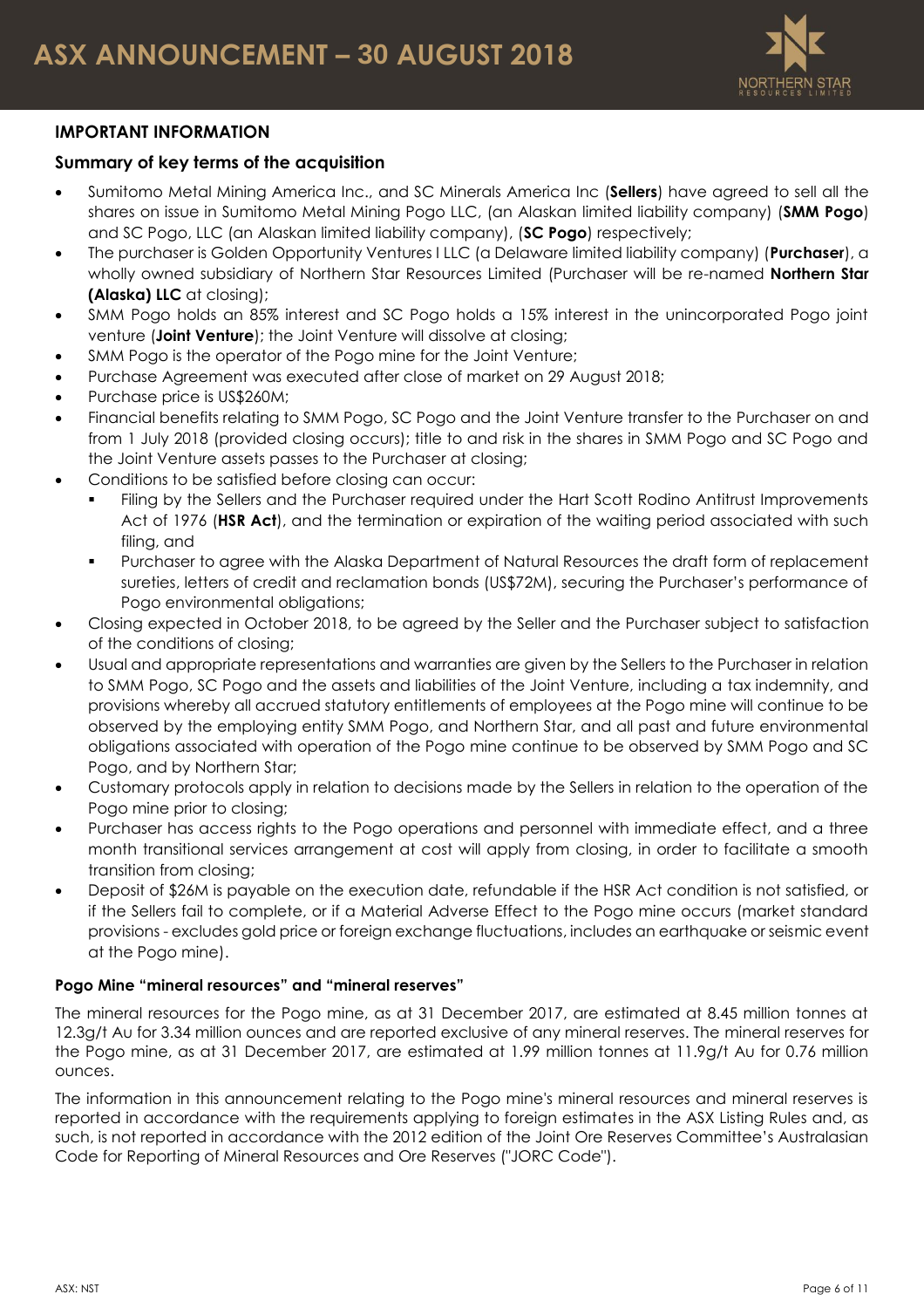# **ASX ANNOUNCEMENT – 30 AUGUST 2018**



| Pogo Mineral Resources - December 2017 |                        |                             |                |                        |                                    |                       |                        |                                    |                       |                        |                             |
|----------------------------------------|------------------------|-----------------------------|----------------|------------------------|------------------------------------|-----------------------|------------------------|------------------------------------|-----------------------|------------------------|-----------------------------|
| Measured                               |                        |                             | Indicated      |                        |                                    | <b>Inferred</b>       |                        |                                    | Total                 |                        |                             |
| <b>Tonnes</b><br>(kt)                  | Gold<br>Grade<br>(g/t) | Contained<br>Gold<br>(kozs) | Tonnes<br>(kt) | Gold<br>Grade<br>(g/t) | <b>Contained</b><br>Gold<br>(kozs) | <b>Tonnes</b><br>(kt) | Gold<br>Grade<br>(g/t) | <b>Contained</b><br>Gold<br>(kozs) | <b>Tonnes</b><br>(kt) | Gold<br>Grade<br>(g/t) | Contained<br>Gold<br>(kozs) |
| .723                                   | 16.1                   | 892                         | 3.198          | 15.21                  | .558                               | 3.531                 | 7.81                   | 890                                | 8.451                 | 12.3                   | 3,340                       |

Canadian Institute of Mining, Metallurgy and Petroleum (CIM) definitions were followed for mineral resources

- Mineral resources are estimated at a variable cut-off grades: ≥ 7.37g/t for vertical vein thicknesses ≥ 2.7m and ≥ 23.4gm-m for vertical vein thicknesses less than 2.7m
- Mineral resources are estimated using these cut-off grades and were defined by using the Pogo mine budget costs of US\$253/tonne, mill recovery of 89% and an average long-term gold price of US\$1,200 per ounce
- Bulk density of 2.69 t/m<sup>3</sup>
- Numbers may not reconcile precisely due to rounding

| Pogo Mineral Reserves - December 2017 |                        |                                    |                      |                        |                             |                       |                        |                                    |  |
|---------------------------------------|------------------------|------------------------------------|----------------------|------------------------|-----------------------------|-----------------------|------------------------|------------------------------------|--|
|                                       | Proven                 |                                    |                      | Probable               |                             | Total                 |                        |                                    |  |
| <b>Tonnes</b><br>(kt)                 | Gold<br>Grade<br>(g/t) | <b>Contained</b><br>Gold<br>(kozs) | <b>Tonnes</b><br>(k) | Gold<br>Grade<br>(g/t) | Contained<br>Gold<br>(kozs) | <b>Tonnes</b><br>(kt) | Gold<br>Grade<br>(g/t) | <b>Contained</b><br>Gold<br>(kozs) |  |
| 1.046                                 | 13.1                   | 439'                               | 944                  | 10.6                   | 322                         | 1.990                 | 11.9                   | 760                                |  |

Canadian Institute of Mining, Metallurgy and Petroleum (CIM) definitions were followed for mineral reserves

- Mineral reserves are estimated at a cut-off grade of 8.33g/t based on projected life of mine operating costs at a mill recovery of 88.0%. The projected average long-term gold price is US\$1,200 per ounce.
- Numbers may not reconcile precisely due to rounding

The information in this announcement that relates to the mineral resources and mineral reserves of the Pogo mine has been extracted from SMM Pogo's internal report entitled "End-of-Year 2017 Resource and Reserve Report" dated 29 March 2018 (the "Report"), which sets out the mineral resources and mineral reserves of the Pogo mine as at 31 December 2017.

The mineral resource and mineral reserve estimates for the Pogo mine have been prepared using the National Instrument 43-101 (Standards of Disclosure for Mineral Projects) of the Canadian Securities Administrators (the "Canadian NI 43-101 Standards"), but such estimates are not fully compliant with those standards (see further details below). Accordingly, the mineral reserves and mineral resources estimates for the Pogo mine are not, and do not purport to be, compliant with the JORC Code and are therefore classified as "foreign estimates" under the ASX Listing Rules. **Popology and the physical inspective on site of site of site of site of site of site of site of site of site of site of site of site of site of site of the Pogo mine's points the Poster Helphein (200 minute) and the Pogo** 

ASX Listing Rule 5.12 requires specific information to be included in a public announcement that contains a foreign estimate. In accordance with ASX Listing Rule 5.12, Northern Star provides the additional information below and the information on pages 10 and 11:

- The Pogo mine's mineral resource and mineral reserve estimates were prepared under the supervision of a Qualified Person (as defined in the Canadian NI 43-101 Standards). The Qualified Person was an employee of SMM Pogo at the date of the report. The Canadian NI 43-101 Standard is a national instrument for the Standards of Disclosure for Mineral Projects within Canada.
- These foreign estimates are the most recent mineral reserve and mineral resource estimates for the Pogo mine provided by the SMM Pogo and SC Pogo.
- Northern Star believes that the categories of mineralisation reported under Canadian NI 43-101 Standards are similar to the JORC Code 2012 categories.
- Northern Star considers these foreign estimates to be material to Northern Star given its intention, through the acquisition of the Pogo mine, to increase its annual rate of gold production, lower Northern Star's cost profile and materially diversify gold production sources. This is consistent with Northern Star's long-standing growth strategy focused on creating a leading, globally relevant, mid-tier gold producer.
- As mentioned above, the foreign estimates are not fully compliant with the Canadian NI 43-101 Standards because they have not been published with all the supporting data or verified by any independent third party, without the application of any of the modifying factors. Based on the information contained in the Report, Northern Star nevertheless considers that the foreign estimates provided by SMM Pogo are sufficiently reliable and consistent with current industry standard estimation methodologies as generally appropriate for resource and reserve estimation.
- Based on the information received by Northern Star to date in relation to the Pogo mine, discussions with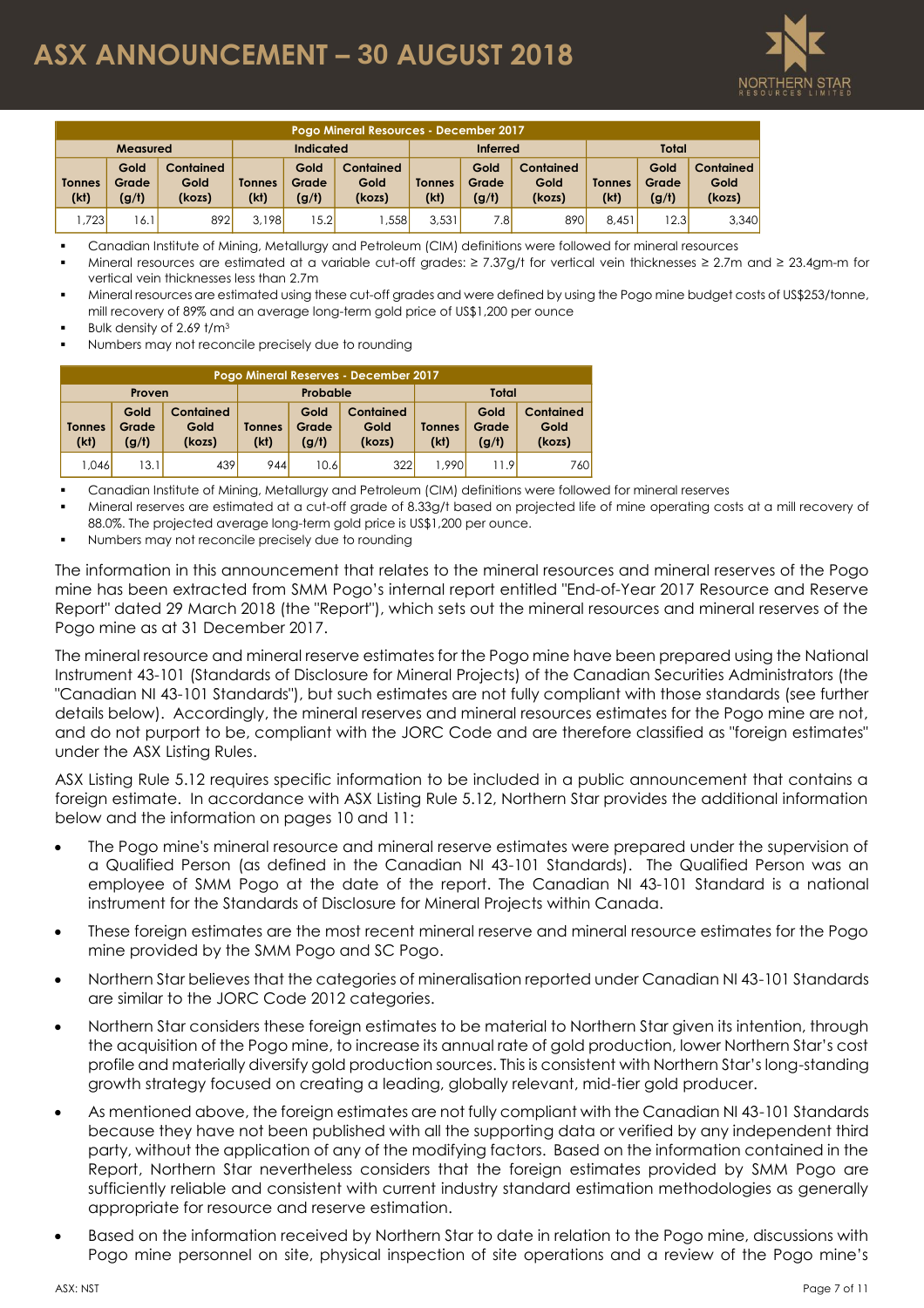

production reconciliation history since 2006, Northern Star believes that the assumptions, parameters and methodology are generally appropriate for resource and reserve estimates and are consistent with the style of mineralisation and mining methods, and that sampling protocols are consistent with industry best practice.

- Information relating to key assumptions, mining and processing parameters, and methods used to prepare the foreign estimates are presented in the Report which has been prepared to Canadian NI 43- 101 Standards. Further information about these matters is on pages 10 and 11. The Pogo Mine has been in continuous operation since 2006 with reconciled recovered gold of 3.7 million ounces to December 2017. The key information, assumptions, mining and processing parameters used in the Report reflect the current operating practices and reconciled production performance achieved by the Pogo mine.
- As at the date of this announcement, the foreign estimates reported by SMM Pogo in the Report have not been superseded by any later estimates.
- Following completion of the acquisition (currently expected in October 2018), it is Northern Star's intention to undertake an evaluation of the data to verify the foreign estimate as Mineral Resources or Ore Reserves in accordance with the JORC Code. CSA Global has been engaged by Northern Star to assist in this work, which will involve the full verification of all information and applicable modifying factors used in the 31 December 2017 report together with the addition of information and results from ongoing drilling programs within the mine area.
- The evaluation work is planned to be completed during FY2019 and will be reported in Northern Star's Annual Mineral Resources and Ore Reserves Statement in August 2019. The cost of any external consultants appointed to assist Northern Star with the evaluation work will be funded from Northern Star's existing cash resources.

#### **Cautionary Statements:**

- The foreign estimates are not reported in accordance with the JORC Code.
- A Competent Person has not yet done sufficient work to classify the foreign estimates as Mineral Resources or Ore Reserves in accordance with the JORC Code.
- It is uncertain that following evaluation and/or further exploration work that these foreign estimates will be able to be reported as Mineral Resources or Ore Reserves in accordance with the JORC Code.

#### **Competent Person statement**

Mr Michael Mulroney confirms that the information in this market announcement that relates to the Pogo mine's mineral resources and mineral reserves provided under ASX Listing Rules 5.12.2 to 5.12.7 is an accurate representation of the available data and studies supplied to Northern Star as a foreign estimate. Mr Mulroney is a full-time employee of Northern Star and is a member of the Australasian Institute of Mining and Metallurgy. Mr Mulroney has sufficient experience that is relevant to the style of mineralisation and types of deposits under consideration and to the activity which he has undertaken to qualify as a Competent Person as defined in the 2012 Edition of the Australasian Code for the Reporting of Mineral Resources and Ore Reserves. Mr Mulroney consents to the inclusion in this announcement of the matters based on this information in the form and context in which it appears.

#### **Limitation on information relating to the Pogo mine**

All information in this announcement in relation to the Pogo mine - including in relation to historical production, mineral resources and mineral reserves, historic costs, and other historical financial information and life of mine plans - has been sourced from Sumitomo and their related bodies corporate (including SMM Pogo and SC Pogo). Additionally, all FY2019 guidance in this announcement in respect of the Pogo mine has been based on this information. Whilst steps have been taken to review that information, no representation or warranty, expressed or implied, is made as to its fairness, accuracy, correctness, completeness or adequacy.

#### **Forward Looking Statements**

This announcement contains certain forward-looking statements about Northern Star, and SMM Pogo and SC Pogo, and the Pogo mine. Often, but not always, forward-looking statements can be identified by the use of forward-looking words such as "may", "will", "expect", "intend", "plan", "estimate", "anticipate", "continue", and "guidance", or other similar words and may include, without limitation, statements regarding plans, strategies and objectives of management, anticipated production dates, expected costs or production outputs for each of Northern Star and SMM Pogo and SC Pogo, based on (among other things) their respective estimates of their production, and, in relation to the estimated future production of the Pogo mine, the outcome and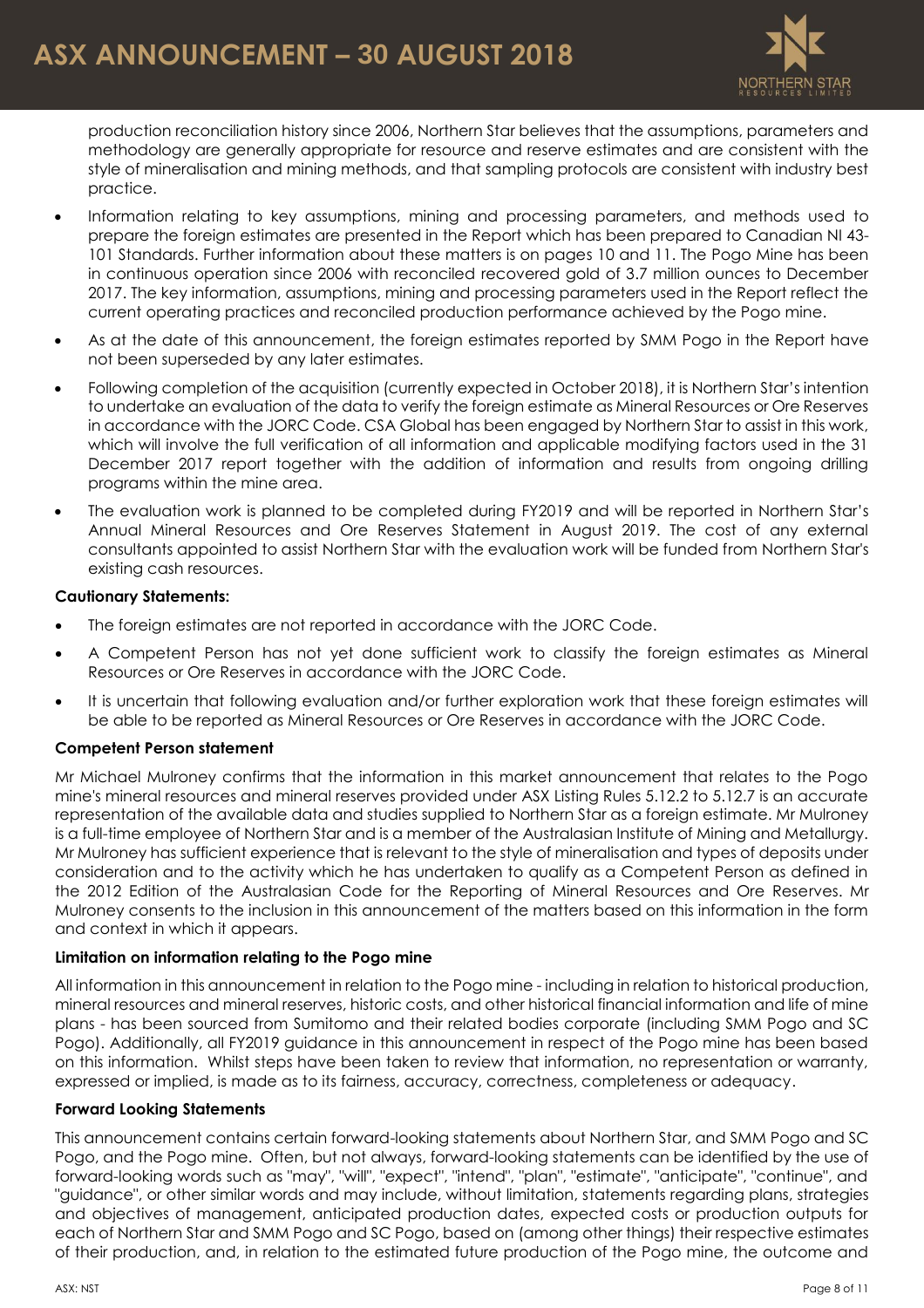# **ASX ANNOUNCEMENT – 30 AUGUST 2018**



effects of the acquisition and the future operation of Northern Star, SMM Pogo and SC Pogo and the Pogo mine. To the extent that this announcement contains forward-looking information, the forward-looking information is subject to a number of risk factors, including those generally associated with the gold industry. Any such forward-looking statement also inherently involves known and unknown risks, uncertainties and other factors that may cause actual results, performance and achievements to be materially greater or less than estimated (refer to the section of the accompanying investor presentation headed "Key Risks" in Section 5 of the investor presentation). These factors may include, but are not limited to, changes in commodity prices, foreign exchange fluctuations, general economic and share market conditions, increased costs and demand for production inputs, the speculative nature of exploration and project development (including the risks of obtaining necessary licenses and permits and diminishing quantities or grades of reserves), changes to the regulatory framework within which Northern Star and SMM Pogo and SC Pogo operate or may in the future operate, environmental conditions including extreme weather conditions, geological and geotechnical events, and environmental issues, and the recruitment and retention of key personnel. Any such forwardlooking statements are also based on current assumptions which may ultimately prove to be materially incorrect. Investors should consider the forward-looking statements contained in this announcement in light of those disclosures and not place reliance on such statements. The forward-looking statements in this announcement are not guarantees or predictions of future performance. The forward-looking statements are based on information available to Northern Star as at the date of this announcement. Except as required by law or regulation (including the ASX Listing Rules), Northern Star undertakes no obligation to provide any additional or updated information whether as a result of new information, future events or results or otherwise. Indications of, and guidance on, future earnings or financial position or performance are also forward-looking statements. To the maximum extent permitted by law, Northern Star and its directors, officers, employees, advisers, agents and intermediaries and the other parties disclaim any obligation or undertaking to release any updates or revisions to the information to reflect any change in expectations or assumptions. Neither Northern Star, nor any other party, makes any representation or warranty as to the accuracy of any forwardlooking statements contained in this announcement.

#### **Not for distribution of release in the United States**

This announcement does not constitute an offer, invitation or recommendation to subscribe for or purchase any securities and neither this announcement nor anything contained in it shall form the basis of any contract or commitment. In particular, this announcement does not constitute an offer to sell, or a solicitation of an offer to buy, securities in the United States or to any person acting for the account or benefit of a person in the United States, or in any other jurisdiction in which such an offer would be unlawful. The securities referred to herein have not been and will not be registered under the U.S. Securities Act of 1933 (the "US Securities Act"), or under the securities laws of any state or other jurisdiction of the United States and may not be offered or sold, directly or indirectly, within the United States or to any person acting for the account or benefit of a person in the United States, unless the securities have been registered under the US Securities Act or an exemption from the registration requirements of the US Securities Act and applicable US state securities laws is available. This announcement is not for release to US wire services or distribution in the United States.

#### **Financial data**

All dollar values are in Australian dollars ("\$" or "A\$") unless stated otherwise. Investors should be aware that financial data in this announcement include "non-IFRS financial information" under ASIC Regulatory Guide 230 Disclosing non-IFRS financial information published by the Australian Securities and Investments Commission and also "non-GAAP financial measures" within the meaning of Regulation G under the U.S. Securities Exchange Act of 1934. Non-IFRS/non-GAAP measures in this announcement include "All-in Sustaining Costs". Northern Star believes this non-IFRS/non-GAAP financial information provides useful information to users in measuring the financial performance and conditions of Northern Star. The non-IFRS financial information do not have a standardised meaning prescribed by Australian Accounting Standards and, therefore, may not be comparable to similarly titled measures presented by other entities, nor should they be construed as an alternative to other financial measures determined in accordance with Australian Accounting Standards. Investors are cautioned, therefore, not to place undue reliance on any non-IFRS/non-GAAP financial information and ratios included in this announcement. Financial data for SMM Pogo and SC Pogo contained in this announcement has been derived from financial statements and other financial information made available by SMM Pogo and SC Pogo or the Sellers in connection with the proposed acquisition. Such financial information is unaudited and does not purport to be in compliance with Article 3-05 of Regulation S-X.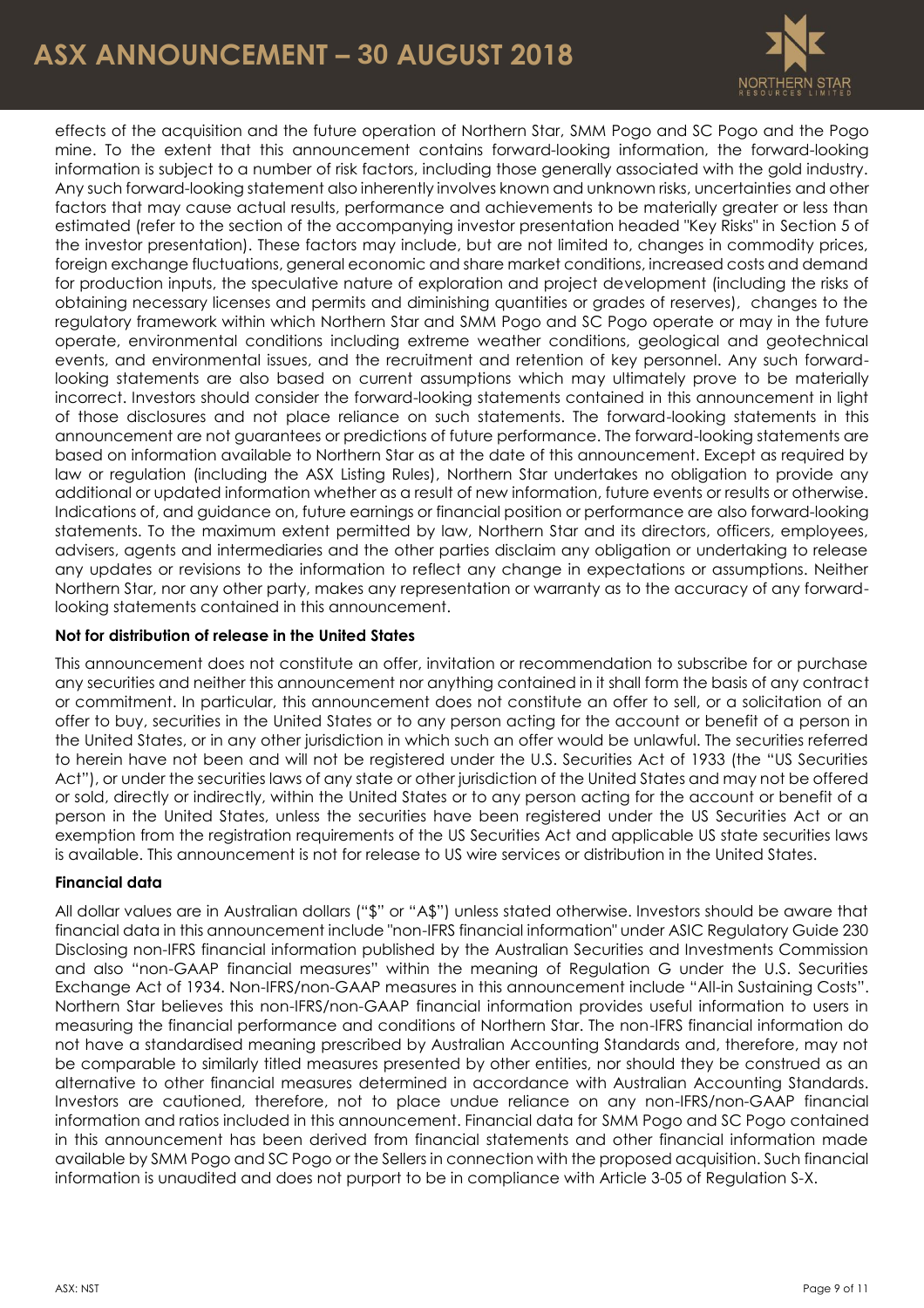

# **Additional Technical Information Relating to the Foreign Estimate**

# **ASX LISTING RULE 5.12 Pogo Gold Deposit – Foreign resource and reserve estimate as at 31 December 2017**

| <b>ASX Listing</b><br><b>Rule</b> | <b>ASX Explanation</b>                                                                                                                                                                                                                                                     | <b>Commentary</b>                                                                                                                                                                                                                                                                                                                                                                                                                                                                                                                                                                                                                                                                                                                                                                                                                                                                                                                                                                                                                                                                   |
|-----------------------------------|----------------------------------------------------------------------------------------------------------------------------------------------------------------------------------------------------------------------------------------------------------------------------|-------------------------------------------------------------------------------------------------------------------------------------------------------------------------------------------------------------------------------------------------------------------------------------------------------------------------------------------------------------------------------------------------------------------------------------------------------------------------------------------------------------------------------------------------------------------------------------------------------------------------------------------------------------------------------------------------------------------------------------------------------------------------------------------------------------------------------------------------------------------------------------------------------------------------------------------------------------------------------------------------------------------------------------------------------------------------------------|
| 5.12.1                            | The source and date of the historical<br>estimates ore foreign estimates.                                                                                                                                                                                                  | The source of the foreign estimate is the report entitled 'End-of-Year 2017<br>Resource and Reserve Report' by Sumitomo Metal Mining Pogo LLC (SMM<br>Pogo) dated 29 March 2018. The foreign estimate is as at 31 December<br>This document is not publicly available due to disclosure<br>2017.<br>requirements of the parent company, Sumitomo Metal Mining Co., Ltd.                                                                                                                                                                                                                                                                                                                                                                                                                                                                                                                                                                                                                                                                                                             |
| 5.12.2                            | Whether the historical estimates or foreign<br>estimates use categories of mineralisation<br>other than those defined in Appendix 5A<br>(JORC Code) and if so, and explanation<br>of the differences.                                                                      | The Pogo foreign estimate of mineral resources and ore reserves have<br>been prepared using the Canadian NI 43-101 reporting guidelines.<br>Northern Star do not consider the foreign estimate to be NI 43-101<br>compliant (and is therefore not a qualifying foreign estimate within the<br>meaning of the ASX Listing Rules) because it:<br>was not published with all the supporting data; and<br>has not been verified by independent third parties.<br>The resource estimate contains categories of NI 43-101 'Measured',<br>'Indicated' and 'Inferred', that are consistent with the terminology of the<br>Measured', 'Indicated' and 'Inferred' under the JORC Code 2012. NI 43-<br>101 mineral reserves are reported as proven and probable in the foreign<br>estimate. These classifications are consistent with definitions of Proved<br>and Probable Ore Reserves in the JORC Code 2012.                                                                                                                                                                                |
| 5.12.3                            | The relevance and materiality of the<br>historical estimates or foreign estimates to<br>the entity.                                                                                                                                                                        | The estimate is material to the entities being acquired by Northern Star<br>Resources Limited.<br>Northern Star considers these foreign estimates to be material to Northern<br>Star given its intention, through the acquisition of the Pogo mine, to<br>increase its annual rate of gold production, lower Northern Star's cost<br>profile and materially diversify gold production sources. This is consistent<br>with Northern Star's long-standing growth strategy focused on creating a<br>leading, globally relevant, mid-tier gold producer.                                                                                                                                                                                                                                                                                                                                                                                                                                                                                                                                |
| 5.12.4                            | The reliability of historical estimates or<br>foreign estimates to the entity.                                                                                                                                                                                             | The foreign estimate is considered to be reliable by Northern Star for the<br>following reasons:<br>Key criteria, as defined in Table 1 of the JORC Code 2012, has been<br>addressed in the comprehensive due diligence completed by Northern<br>Star and their independent geological consultants.<br>The foreign estimate has been reported in the End-of-Year 2017 Resource<br>and Reserve Report by an individual who is a Qualified Person as defined<br>in the Canadian NI 43-101 Standard, who reported that the End-of-Year<br>2017 Resource and Reserve Report meets the due diligence and care<br>requirements as set for in the guidelines for Canadian National Instrument<br>43-101.<br>In the End-of-Year 2017 Resource and Reserve Report, it is stated that the<br>methodology for preparing the mineral resources and mineral reserves<br>have not changed significantly in comparison to previous reporting.                                                                                                                                                      |
| 5.12.5                            | To the extent known, a summary of work<br>programs on which the historical<br>estimates or foreign estimates are based<br>and a summary of the key assumptions,<br>mining and processing parameters and<br>methods used to prepare the historical or<br>foreign estimates. | A total of 3,841 diamond drill holes have been used to complete<br>the estimate. Core size varies between NQ and HQ.<br>Of the drill holes, some 2,828 holes were considered definition holes<br>by site geologists drilled at 80ft by 80ft spacing (24.3m by 24.3m).<br>Core was analysed using standard assay techniques (fire assay with<br>AAS finish) by ALS Chemex and Bureau Veritas.<br>Industry-standard QA/QC programs were completed by SMM<br>Pogo LLC, with QAQC samples accounting for >10% of total<br>assays during 2017.<br>Data is statistically conditioned prior to estimation (composited,<br>top cut etc.)<br>Veins are either wireframed manually or implicitly modelled<br>using the Geovia Gems software.<br>SMM Pogo employ a proportional modelling system, with ore<br>reserve models having a block size of 10ft x by 10ft y by 10ft z<br>(3mx by 3my by 3mz). Exploration resource models utilise a 50ft<br>block size (15.2m)<br>Interpolation is generally completed using Ordinary Kriging (OK)<br>or Inverse Distance, depending on data density. |